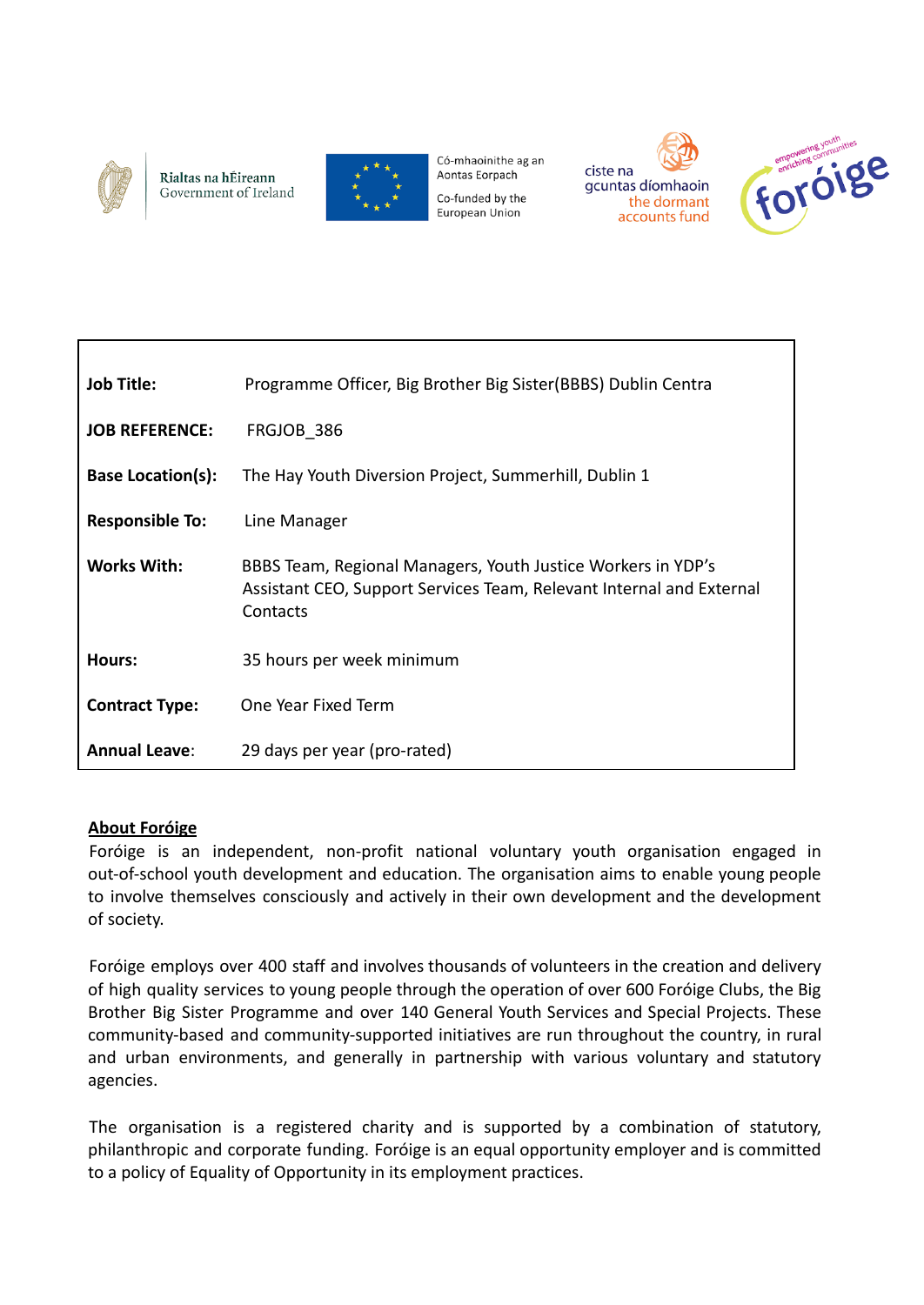#### **Project information**

This post is responsible for the provision of youth mentoring services for young people involved in Youth Diversion Projects (YDPs) and JLO Services in communities across the country. This post will be part of Foróige's BBBS Programme and will take referrals from the network of Foróige managed YDPs or JLO Services across the county. This post is a funded post by the Department of Justice and Equality through the Irish Youth Justice Service, in conjunction with An Garda Síochána and will be managed by Foróige.

The Big Brother Big Sister (BBBS) Programme is an internationally proven youth mentoring programme that connects a vulnerable young person to an adult volunteer mentor to facilitate a positive transition from adolescence into adulthood. BBBS is the first proven youth work programme in Ireland.

The programme matches an adult volunteer to a young person of the same gender. Its core assumption is that a caring and supportive friendship will develop and reinforce the positive development of the young person. Typically the match meets once a week, for one to two hours, and the initial commitment is for one year. The underlying assumption is that the adult volunteer will become a role model, a mentor, but perhaps most of all, a friend.

Young people are referred to the programme based on a range of issues including: cultural or economic disadvantage; poor social skills; early signs of antisocial and criminal behaviour; underachievement at school; lack of adequate adult support; is insecure and distrusting of adults; is introverted, shy or withdrawn. In this initiative young people will be referred exclusively from Foróige managed YDPs or JLO services.

YDPs are community based, multi-agency youth crime prevention initiatives which primarily seek to divert young people who have been involved in anti-social and/or criminal behaviour by providing suitable activities to facilitate personal development, promote civic responsibility and improve long term employability prospects. The projects may also work with young people who are significantly at risk of becoming involved in anti-social and/or criminal behaviour. By doing so, the projects contribute to improving the quality of life within communities and enhancing Garda/Community relations.

The BBBS Programme Officer will be employed by Foróige and will be given a contract of employment. It must be understood however, that if the position becomes redundant at any time during the period of the contract or if the funding for the post is discontinued or a post holder fails to perform satisfactorily, employment may be terminated.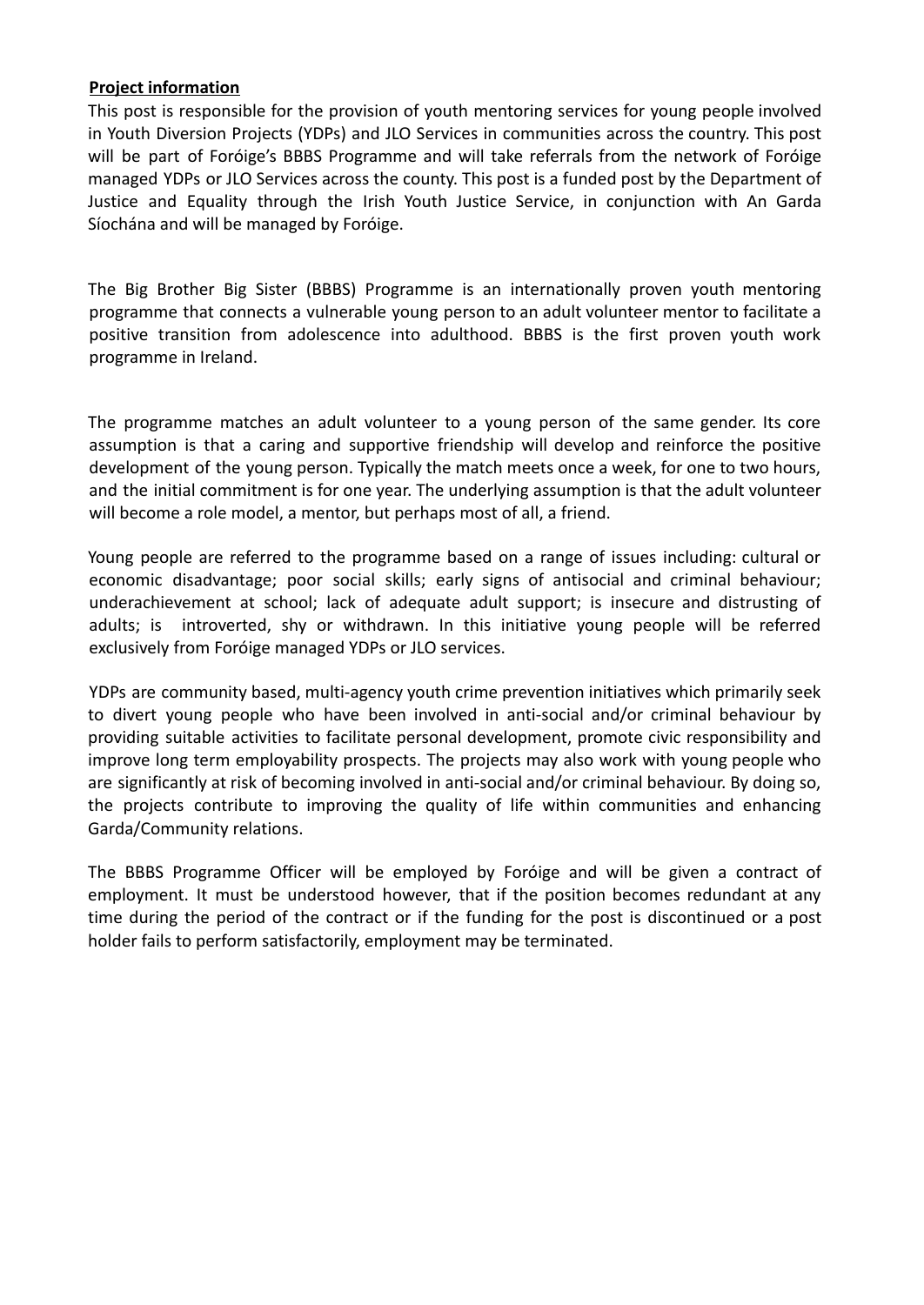### **POSITION SUMMARY**

### **Key Responsibilities**

The duties of the BBBS YDP Programme Officer in carrying out any functions, which may be involved in or arise out of the appointment, shall be as notified by the Organisation's National Council and/or its Chief Executive from time to time. These duties will include:

- i) Implementing and operating the Big Brother Big Sister Programme locally/regionally within the designated areas/cluster of YDP's
- ii) Recruiting suitable volunteers and young people; training volunteers; setting up and supervising matches and providing support to young people, volunteer adults and parents/guardians as appropriate
- iii) Promoting the programme as appropriate
- iv) Operating efficient office procedures in line with data protection act requirements e.g. filing, keeping records etc. and to input BBBS metrics into Foróige's data management system on a monthly basis
- v) Completing accurately and submitting on time, any standard clerical procedure of expenses, quarterly performance reports, annual plan etc.
- vi) Attending team meetings and preparing written reports as required for Management, Project Committee and Funders
- vii) Any such other duties as the National Council and/or the Chief Executive shall deem necessary for the effective implementation of the policy and programmes of Foróige and the Big Brother Big Sister Programme

## **Professional Qualifications and Experience** *(E) = Essential, (D) = Desirable*

- **●** Education to National Diploma or Degree standard preferably in Youth / Justice / Health Promotion work (note: candidates with exceptional, relevant work experience may also be considered in lieu of degree qualifications) **(E)**
- **●** Access to car and full Irish driving licence **(E)**
- **●** Relevant paid or voluntary experience working with young people **(D)**
- **●** Experience and understanding of mentoring and/or YDP work an advantage **(D)**

## **Person Specification (All Essential requirements)**

- **●** Ability to build and maintain effective relationships with young people
- Good interpersonal skills, including ability to liaise with a wide range of contacts and build and maintain effective working relationships
- Excellent standards of accuracy and attention to detail
- Ability to be proactive, use own initiative and work effectively within a pressurised environment
- Positive and flexible approach to team working
- Good written communications skills, including ability to draft summary information and correspondence, good report writing skills
- Good computer skills, including Word processing, MS Access, Excel, Internet and PowerPoint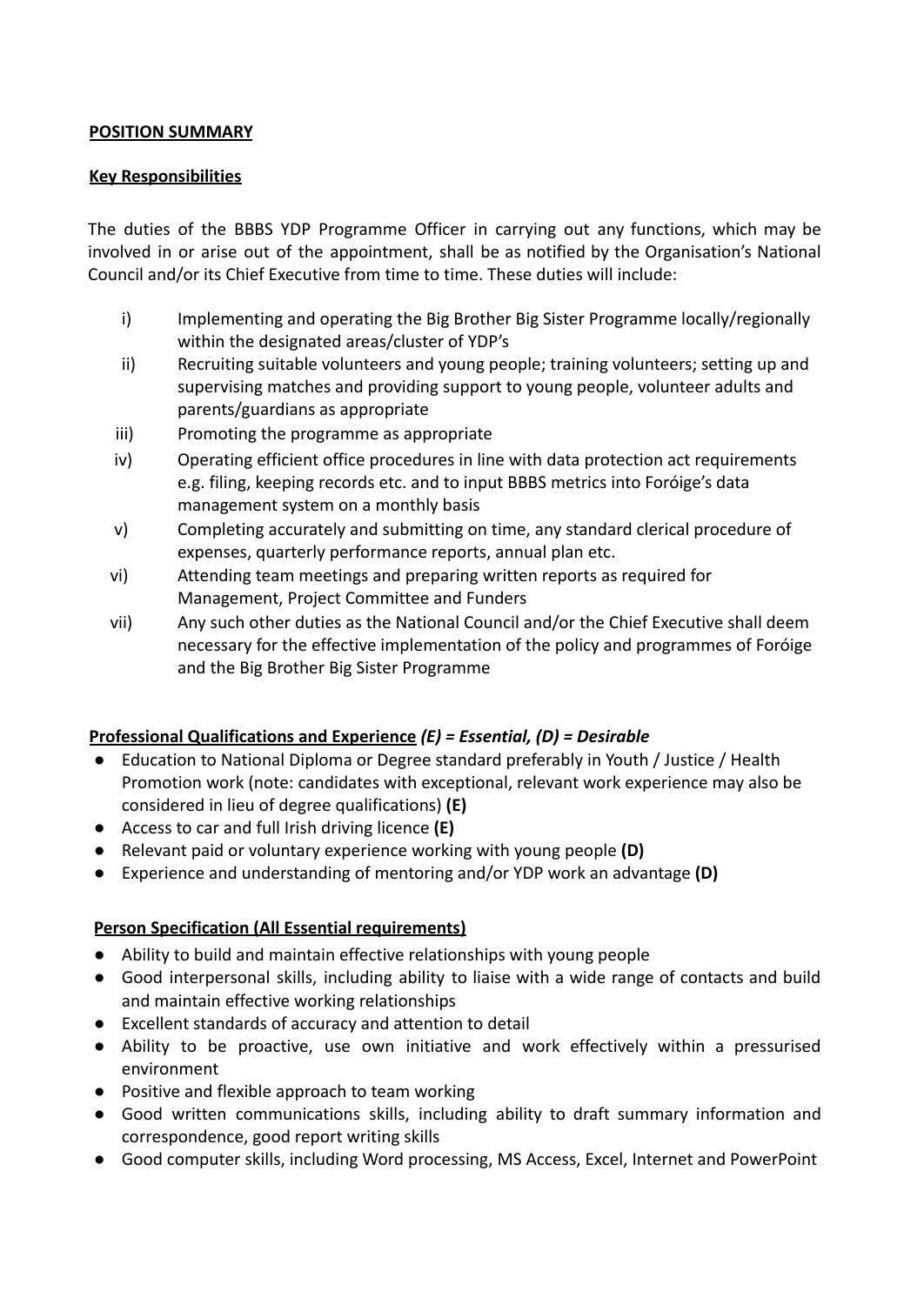# **Requirement of All Foróige Staff (All Essential requirements)**

- **●** Commitment to the purpose of Foróige and to work within the values, policies and procedures of the organisation
- To act consistently in a professional manner at all times
- To participate in regular supervision with your line manager
- Flexibility in relation to hours of work to meet the needs of the work. Work during unsocial hours may be required.
- Identify training needs with your line manager and participate in training opportunities appropriate to the role
- To undertake other duties as may be requested by Chief Executive Officer of Foróige or their nominee from time to time

## **Additional Considerations for the Role**

- **Funding:** It must be understood that if the funding for the post is discontinued the post holder's contract may be terminated.
- **Medical:** The successful candidate may be required to complete a medical questionnaire /undergo a pre-employment medical.
- **Garda vetting:** As our work involves contact with young people, candidates under consideration for employment in Foróige will be subject to Garda Vetting.
- **References:** The successful candidate will undergo 2 reference checks before commencing employment with Foróige.
- **Annual Leave:** The BBBS Programme Officer will be entitled to 29 days annual leave pro rata plus public holidays. The needs of the job must be considered when applying to take this leave.
- **Hours of work:** The BBBS Programme Officer will be expected to work a minimum of 35 hours per week. The position will require flexibility in relation to working hours. It is expected that the BBBS Programme Officer will work late evenings/ nights per week (up to 11pm) and some weekend work.
- Salary: The salary for this position will be based on Point 1 on the salary scale; €34,587 pro rata per annum.
- **Travel:** This post will involve some domestic travel within Ireland and occasional meetings. Travel and expenses will be paid in accordance with appropriate Foróige rates.
- **Base:** The employment base for this position will be The Hay Youth Diversion Project, Summerhill, Dublin 1.